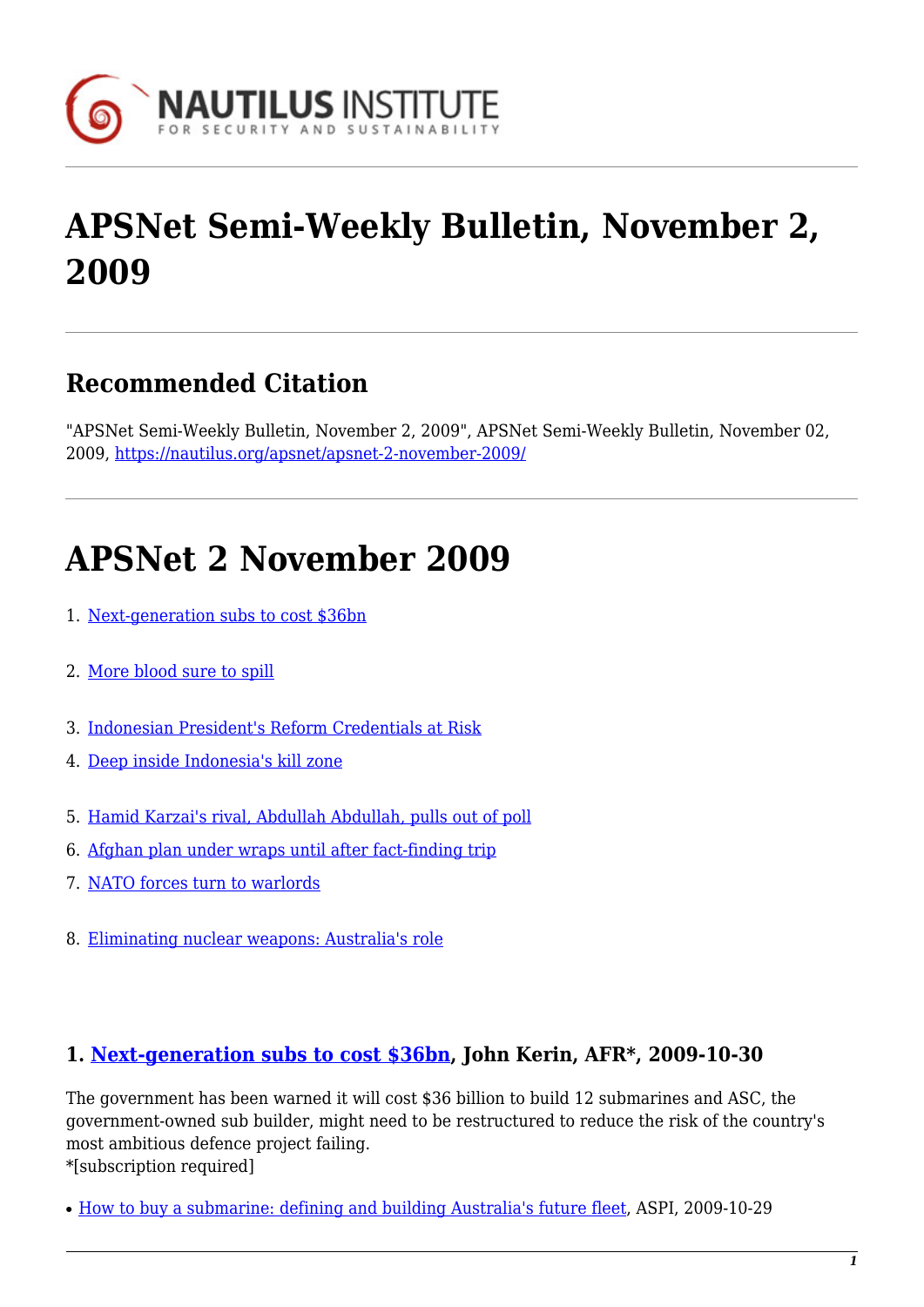• [Rudd all at sea when it comes to subs](http://www2.afr.com/home/login.aspx?EDP://20091031000031718614§ion=industry-capital_goods), Brian Toohey, AFR\*, 2009-10-31\*[subscription required]

#### <span id="page-1-0"></span> **2. [More blood sure to spill](http://www2.afr.com/home/login.aspx?EDP://20091102000031725495§ion=industry-capital_goods), Tony Walker, AFR\*, 2009-11-02**

The transition of Iraq from American-occupied territory to a sovereign state responsible for its own destiny is not going as smoothly as some would have you believe. Australian policymakers would be advised to pay close attention to these developments, since Australia as a founder member of the "coalition of the willing", has residual

responsibilities in Iraq, irrespective of whether it has a military presence or not.

#### **3. [Indonesian President's Reform Credentials at Risk,](http://www.asiasentinel.com/index.php?option=com_content&task=view&id=2125&Itemid=175) Asia Sentinel, 2009- 11-02**

The confrontation between Indonesia's notoriously corrupt police and its beleaguered Corruption Eradication Commission has erupted into a major test for the reform credentials of President Susilo Bambang Yudhoyono, who may be risking his popularity and even his political agenda by refusing to take action. The public outcry has been strong, with reform-minded NGOs and common people alike speaking out against the arrests.

#### <span id="page-1-1"></span>**4. [Deep inside Indonesia's kill zone](http://www.atimes.com/atimes/Southeast_Asia/KJ31Ae01.html), John McBeth, Asia Times, 2009-10-31**

Indonesia's Detachment 88 counter-terrorism crisis response teams have staged two sieges in the past two months, laid down a heavy barrage of gunfire and killed five leading militants. There is a suspicion that police have been simply killing the suspects to dispense with the headaches of long and perhaps theatrical trials. But Detachment 88's reluctance to engagethe militants at close quarters probably stems from the fact that it has insufficient teargas and stun grenades and, more importantly, the advanced training to use them effectively.

• [Detachment 88,](http://en.wikipedia.org/wiki/Detachment_88) Wikipedia

#### **5. [Hamid Karzai's rival, Abdullah Abdullah, pulls out of poll,](http://www.theaustralian.news.com.au/story/0,25197,26291549-601,00.html) AFP, Australian, 2009-11-2**

Afghanistan was plunged into further uncertainty after opposition candidate Abdullah Abdullah pulled out of the runoff presidential election. Dr Abdullah pulled out of the poll after President Hamid Karzai refused to sack the head of the Independent Election Commission, held responsible by the challenger's camp for the massive fraud in the August 20 first round. The former foreign minister said he saw no point in standing, while stopping short of calling for a boycott.

- [Confronting the hydra: big problems with small wars](http://www.lowyinstitute.org/Publication.asp?pid=1159), Mark O'Neill, Lowy Institute [PDF, 589KB]
- [Fraud fears grow as Afghan election body defies UN,](http://www.guardian.co.uk/world/2009/oct/29/afghan-election-body-defies-un) Jon Boone, Guardian, 2009-10-29

#### <span id="page-1-2"></span>**6. [Afghan plan under wraps until after fact-finding trip,](http://joongangdaily.joins.com/article/view.asp?aid=2911916) Yoo Jee-ho, JoongAng Daily, 2009-11-02**

<span id="page-1-3"></span>Korean Foreign Minister Yu Myung-hwan briefed the nation's political parties on the government's plan to dispatch civilian workers and non-combat troops to Afghanistan. The Foreign Ministry said the plan will be finalized after a government fact-finding unit completes its on-site investigation within the year.